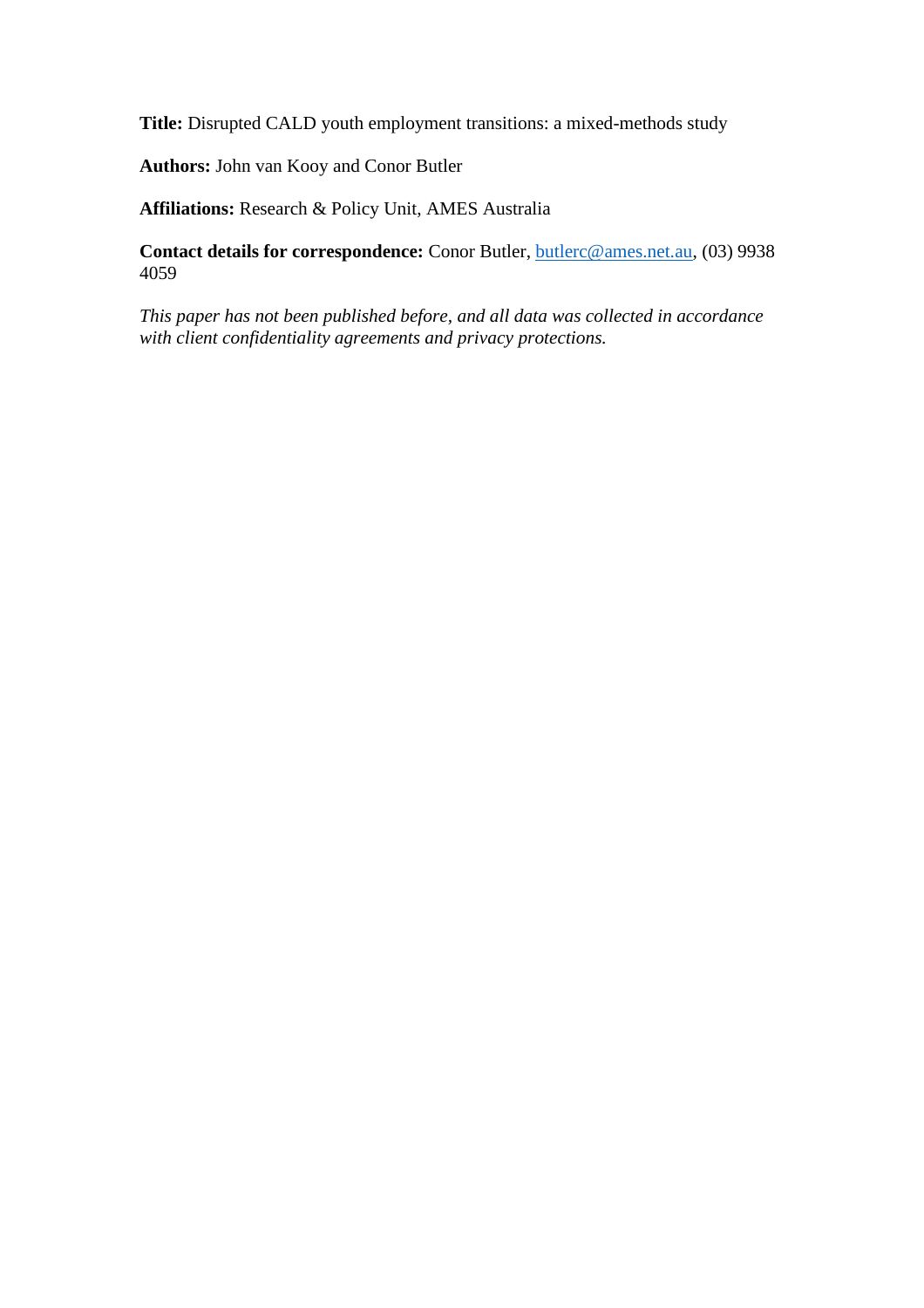# **Disrupted CALD youth employment transitions: a mixed-methods study**

### **Abstract**

Young people from refugee backgrounds often have disrupted education experiences that intersect with other forms of disadvantage, resulting in difficulties making life transitions (Beadle, 2014; Nunn et al., 2014). While specialised, learner-level support can be effective in assisting young refugees to maintain engagement (Lamb et al., 2018), the persistence of attainment issues are cause for a reassessment of the way outcomes are framed and programs are designed. This paper examines the participation of young people from refugee backgrounds in Australian education, focusing on the example of an educational reengagement program delivered in Melbourne, Victoria. Program participants work with specialist Pathways Counsellors to articulate their aspirations and engage in a range of activities that complement educational reengagement. Our analysis demonstrates the importance of intensive planning and maintaining service engagement, combined with activities that build young people's self-confidence, goal orientation and facilitate social interaction. We argue that appreciation of the 'mess, non-linearity and lack of stability' in young people's lived experiences (Woodman, 2020) can reveal incremental, attainable outcomes for refugees who face complex educational disadvantages. As cyclical and sporadic public funding arrangements for social services make this flexibility difficult to achieve, we also suggest a focus at the provider level on combining multiple sources of community support and intervention.

**Keywords:** youth, refugees, education, employment, pathways, CALD, VET, English language, disadvantage, careers counselling, well-being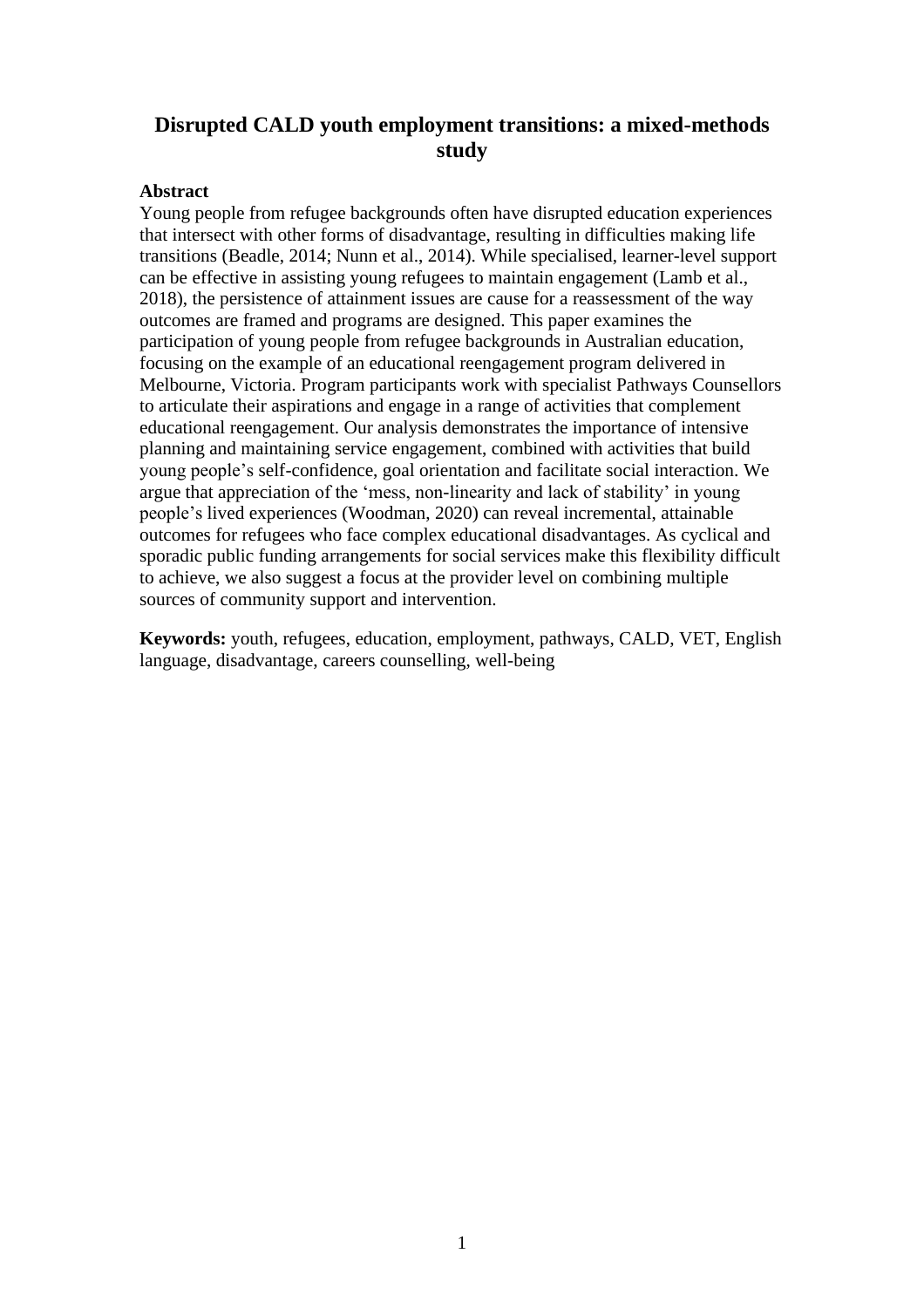## **Introduction**

Increasing the participation of disadvantaged learners in education and training is a policy priority for all tiers of government in Australia. In 2009, for example, the States and Territories signed the National Partnership Agreement on Youth Transitions and Attainment, which aimed to significantly increase engagement for 15- 24-year olds by 2020 (Council of Australian Governments 2009), measured by participation in post-school education or employment six months after leaving school. Today, almost 40 per cent of the Federal Education and Training budget is allocated to 'delivering skills for today and tomorrow,' including measures such as boosting literacy and numeracy and improving and promoting Vocational and Education Training (VET) pathways (Commonwealth of Australia 2019, p.12).

Despite this strategic investment, multiple educational barriers remain for different cohorts. In 2009, the National VET Equity Advisory Council categorised 'disadvantaged learners' as including people from Indigenous, culturally and linguistically diverse (CALD) backgrounds, people with a disability, unemployed learners, and learners with low levels of prior educational attainment. NCVER has noted that these categories are not mutually exclusive, as disadvantage can be 'compounding and composite' (Lamb et al., 2018, p. 12). Barriers also include limited access to educational institutions in regional or remote areas, and affordability concerns affecting people from low income backgrounds (Osborne 2018).

The focus of this paper is on young people from refugee backgrounds. In policy terms, this cohort is typically referred to as 'culturally and linguistically diverse' (CALD), defined by the Ethnic Communities' Council of Victoria (2018, p. 1) as 'communities with diverse language, ethnic background, nationality, dress, traditions, food, societal structures, art and religion characteristics.' ECCV notes that it is 'the preferred term for many government and community agencies as a contemporary descriptor for ethnic communities.' However, forms of educational disadvantage are not universal for people with CALD backgrounds, nor is there a 'typical' education pathway for refugees (Nunn et al., 2014). The term CALD has been criticised for being a 'loose' category that potentially masks inequalities within ethnic groups and negatively associates indicators of disadvantage (such as poverty, unemployment or social isolation) with people's embodied traits (ethnicity, language, skin colour) or migration experiences (Adusei-Asante & Adibi, 2018).

We therefore proceed with a focus on refugee status, $<sup>1</sup>$  defined primarily by visa class,</sup> and focus on how this specific cohort face difficulties in the Australian education system due to forced migration and resettlement experiences (Brooker & Lawrence 2012, p.69.). Being 'left behind' in the Australian education system is a challenge for some refugee youth, while other forms of disadvantage are compounded by some of the challenges faced by resettled refugees—such as social isolation, community disengagement, poor communication and mental health issues.

We argue that the intersectional nature of disadvantage and the persistence of educational attainment issues for refugee youth are cause for a reassessment of the way outcomes are framed, debated and used to assess program success. Our analysis aligns with other research in advocating for a range of practice approaches to assist

<sup>&</sup>lt;sup>1</sup> We also acknowledge that refugee status itself, as a starting point for research, has also been problematised (Bakewell, 2008); however, this is the primary client group in our empirical research.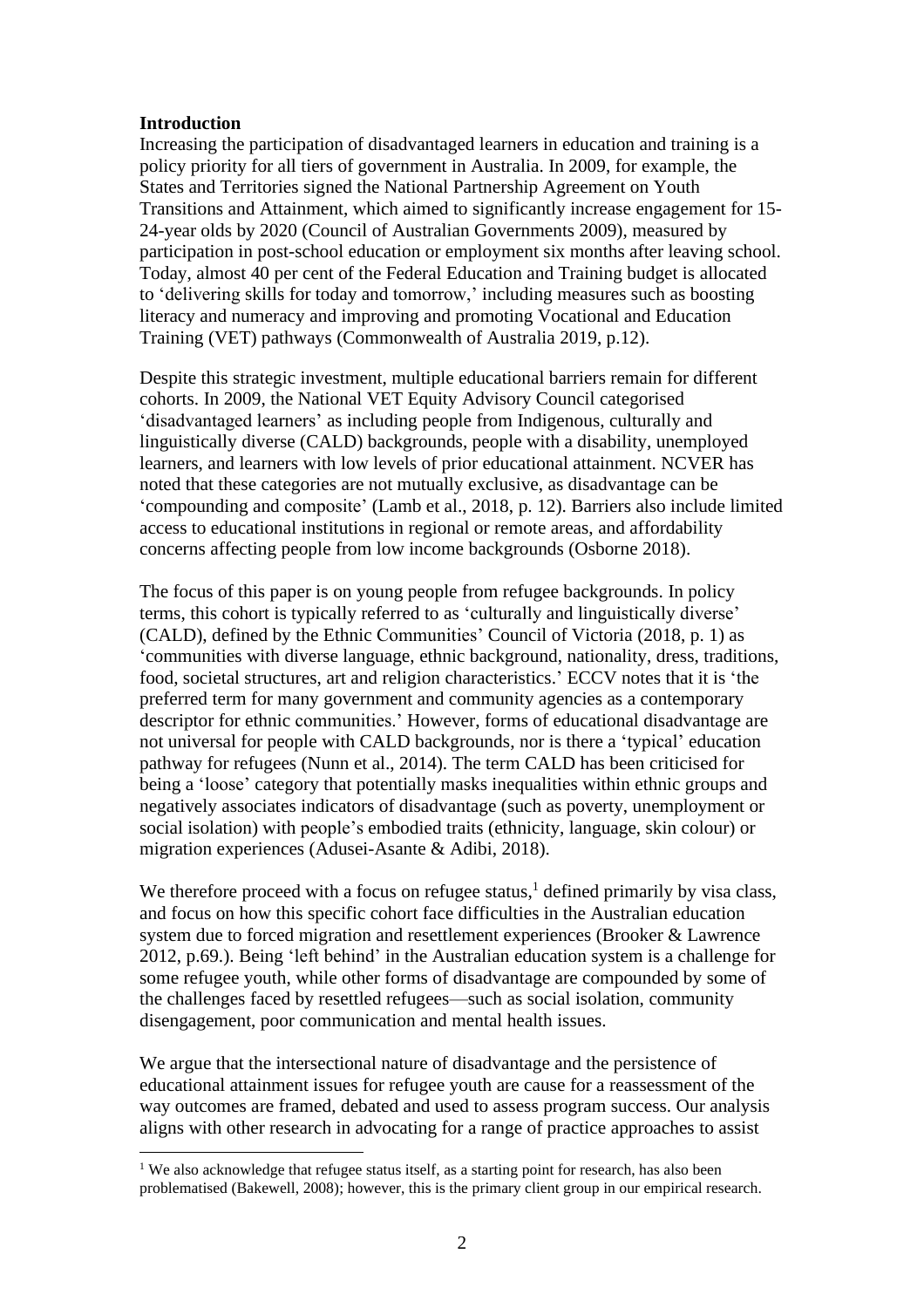young refugees with their multiple and non-linear transitions (Fagan et al. 2018, p7). A focus on maintaining engagement with services, and intensive planning and support for individual journeys through education and employment, are critical. Appreciation of the 'mess, non-linearity and lack of stability' in young people's experiences (Woodman, 2020) reveals incremental, attainable goals for refugees who face intersecting settlement, mental health and learning disadvantages. As cyclical and sporadic public funding arrangements for social services make this flexibility difficult to achieve, we also suggest a focus at the provider level on combining multiple sources of community support and intervention.

### **Refugee educational transitions in context**

Scholarly accounts of youth transitions have historically focused on linear trajectories of movement between family, education and employment status. Young people's 'readiness' for adulthood and the job market are often described in terms of human capital, and 'hard' or 'soft' skills (e.g. literacy and numeracy, job-specific skills vs. attitudes, behaviours and communication skills) (Fagan et al., 2018; Taylor, 2005; Wyn et al., 2012). However, Bowman et al. (2015) highlight 'major conceptual shortcomings' in research on youth transitions and argue that more and better evidence is needed to develop new frameworks. It follows that transitions research requires nuanced approaches to the issues faced by young people facing intersecting forms of disadvantage, such as refugee youth.

Nunn et al. (2014) argue that life course transitions for young refugees are mediated by education, but that young people's aspirations, responsibilities, family and networks must also be understood when they do not meet 'expected' education timeframes. Brooker and Lawrence (2012) also highlight a gap in scholarly literature around 'how [refugees'] cultural and educational challenges may be related to each other.' According to Morrice (2011 p.105), the cultural dimensions of refugee youth transitions are characterised by a non-linear process of 'self-reconstruction,' as young people learn to understand their lives in relation to both their cultural history and within dominant national cultures in the host country. Important questions remain concerning young peoples' freedom to reflect on these issues amidst the uncertain and dislocating experience of forced migration and resettlement, while also attending to the Australian cultural and economic expectation to 'define one's goals and narrate the trajectory of one's life' (Abkhezr et al., 2015).

Evidence-informed policy approaches to supporting youth transitions vary. In the context of VET in New Zealand, for instance, Strathdee (2013) categorises such approaches as being either 'punishing' (focusing on attitudes of young people, typically assumed to be 'lazy'), 'motivating' (focusing on aspirations and skillsbuilding), or 'bridging' (focusing on building networks, particularly with employers). Others have called for more integrated approaches that incorporate elements of both motivational and bridging programs to assist cohorts experiencing intersectional, nonlinear challenges. Beadle (2014, p.28), in surveying the literature evaluating successful aspects of transitions programs in Australia, found common elements that fall under both categories. Successful models are likely to be more holistic in dealing with young people's lives; offer multiple options for youth lacking confidence or motivation; engage broader community involvement (e.g. through mentorship or work experience programs); and provide central coordination between mainstream services such as health and employment (Davies et al., 2011).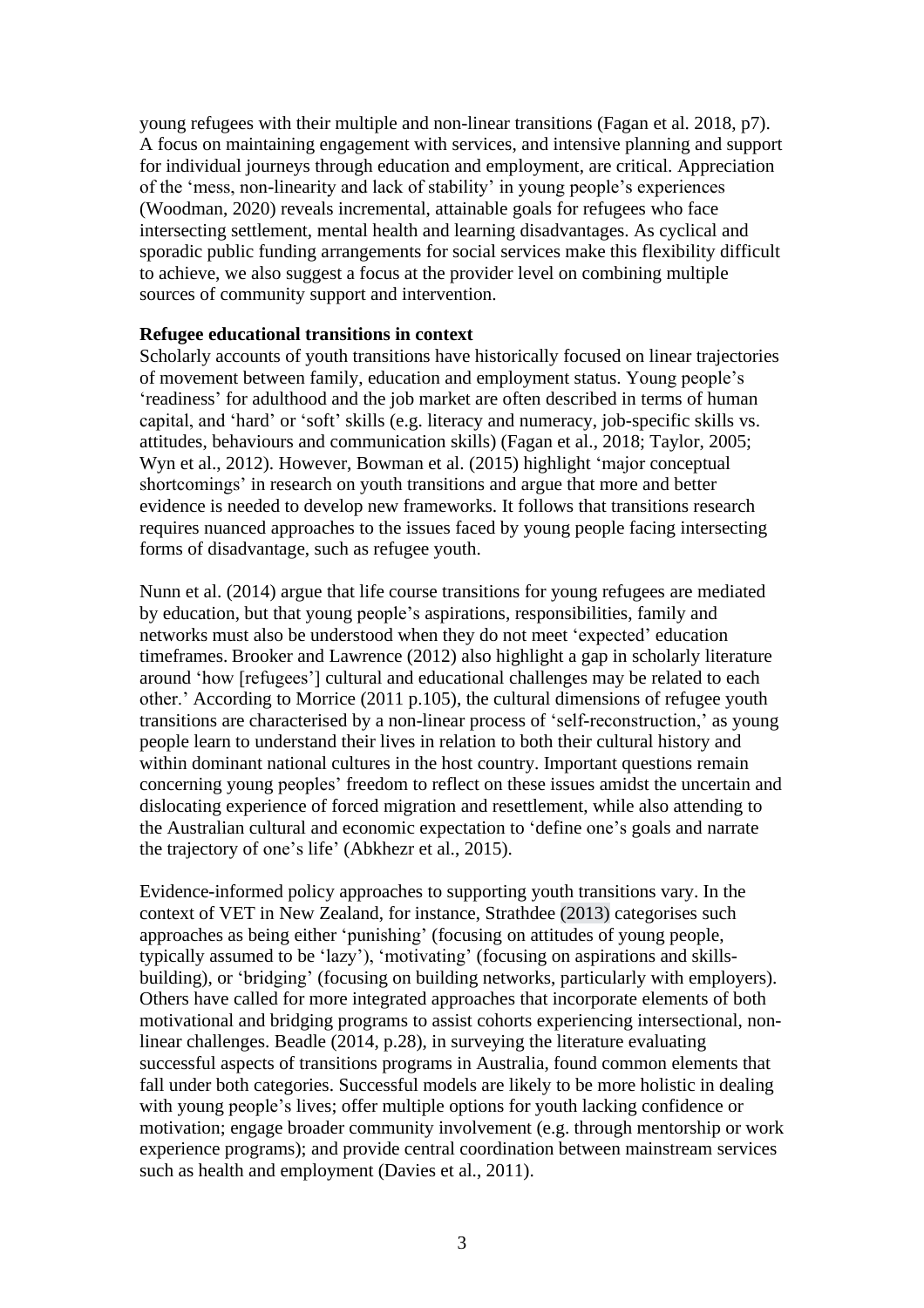Bowman et al. (2015) argue that there is a lack of evidence around 'what works' at a program level, and point out under-acknowledged structural concerns such as high unemployment in Australia—outside of the scope of transition programs but nevertheless playing an important role in mediating youth transitions (Bowman et al. 2015, p.16). Lamb et al. (2018, p.7) have advocated for more documented evidence of 'the types of interventions and activities that work best to engage learners and promote learner success [and] assist providers to improve the quality of their VET delivery.' In this context, we examine an example of an educational reengagement program delivered by AMES Australia in Melbourne as an example.

### **AMES reengagement support for disadvantaged learners in Victoria**

AMES Australia ('AMES') is a specialist settlement services provider and Registered Training Organisation (RTO) supporting refugees and newly arrived migrants, and a major provider of English language, education, community engagement and employment services. Current programs build on experience delivering specialised multicultural youth services with Commonwealth and State Government support.

The AMES Youth Services model includes core elements of case management, individual pathway planning and referrals, with the overall aim to support high-needs young people to reengage with education and employment. AMES works primarily with young people from refugee and migrant backgrounds, often referred from humanitarian settlement services or other providers seeking a specialised intervention for CALD clients. The model functions by integrating small grants (e.g. for providing driving lessons), medium-sized programs (e.g. for outdoor education/youth camps) and State Government support, as well as longstanding partnerships with youth specialist organisations and TAFEs, allowing for multiple streamlined and integrated referral pathways. This approach brings young people into contact with their local communities through sports, arts, women's groups and theatre; provides access to job clubs and leadership programs; and furthers education and training opportunities.

The AMES practice model draws on culturally responsive 'narrative career counselling' (Abkhezr 2015, p.76) whereby the young person and counsellor codefine career, education and goals. Pathways Counsellors work with young people to articulate their own Learning and Achievement Plan, in which timeframes, projects and activities can be prioritised by participants while the provider connects the individual with a range of internal supports and external partner organisations. Participants may undertake accredited VET courses such as Foundation Skills Training in English as an Additional Language (EAL), while others may work on individual or collaborative projects through the Certificate in General Education for Adults (CGEA). Aside from these formal education outcomes, participants build confidence and an understanding of processes underpinning 'goal-setting' or goal clarification and identification. The identification of goals often facilitates a 'cultural transition' for refugee participants who are moving between different education systems—a process often overlooked in policies underpinned by assumptions about shared language and cultural backgrounds among students (Fagan et al., 2018). Participants are also linked with opportunities to build social and economic capital through group activities, applied learning projects and workplace experience.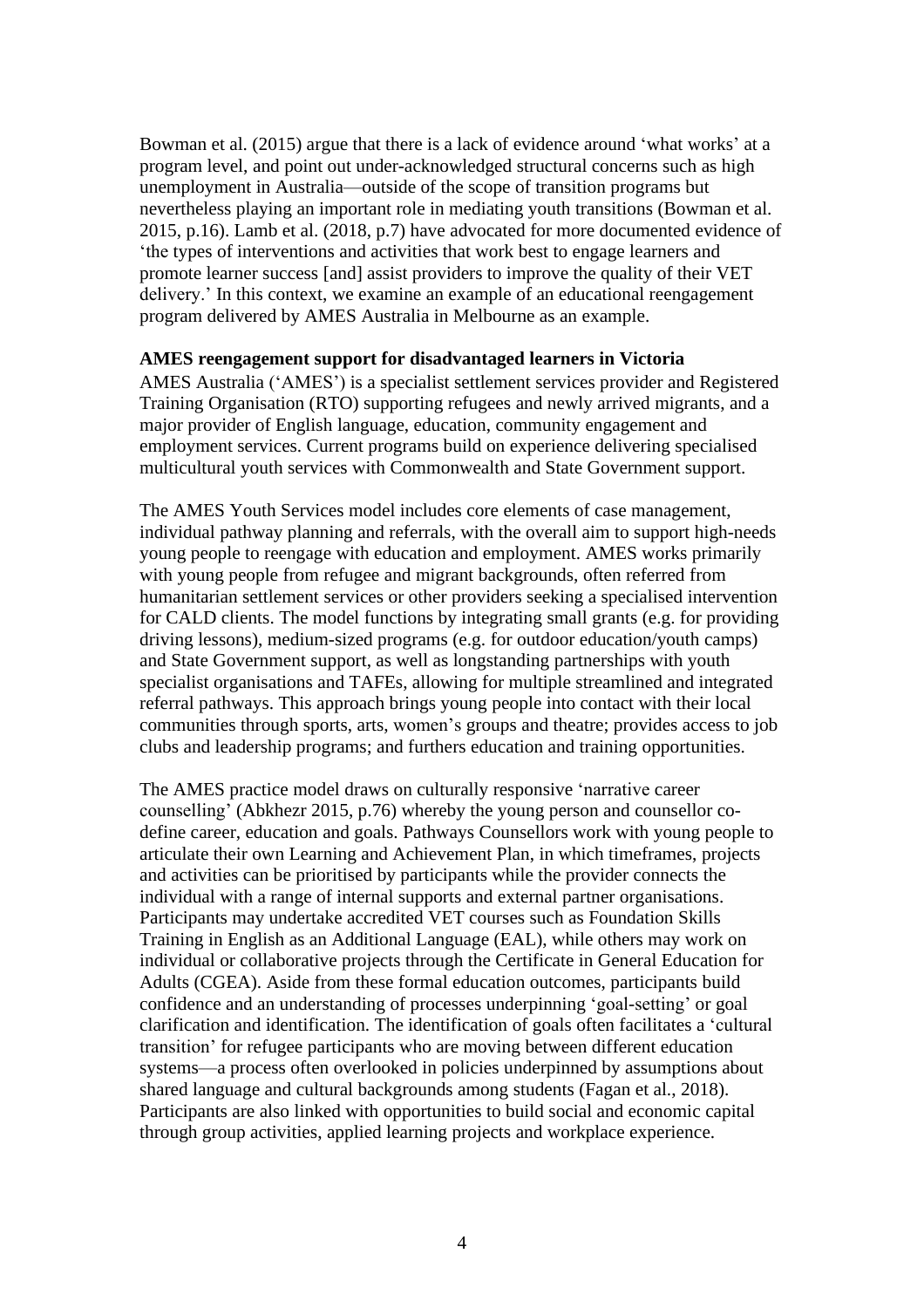# **Research method**

The analysis in this paper is based on a feasibility study for the evaluation of an AMES youth educational reengagement program in Melbourne, conducted by the AMES Research and Policy Unit. The purpose of the original study was to appraise the quality of existing program data on participant pathways, and to scope evaluation methods and questions for further investigation. In doing so, the authors constructed a sample from 2018 administrative program data and analysed participant demographics, engagement with education and employment, and program outcomes.

Data was provided by the AMES Youth Services team to the researchers in the form of de-identified participant records extracted from the program database. During intake to the program, participants sign a registration form and confidentiality agreement which includes a privacy statement that describes how participant information (including details of ongoing enrolment and activities) may be used by the organisation to support management, planning and evaluation.

As researchers we acknowledge the limitations of being both situated within the organisation in question, and not representative of the study subjects themselves. As such, we adopt the realist stance that we cannot achieve a completely objective understanding of social phenomena—we can only attempt to understand the 'real world' for participants from as many different angles as possible (Archer et al., 1998; Iosifides, 2011). This study is therefore the first step in a multi-staged, mixed methods research project designed to be conducted over a longer period, involving closer attention to young people's narratives of their own experiences.

# *Sample of AMES Youth Services participants*

Using the database extract, we constructed a sample of participants enrolled in the AMES educational reengagement program during the 2018 calendar year. The extract contained 78 participant entries, with information correct as at the reporting date of May 2019. All identifying information (full names, dates of birth, and residential postcodes) were omitted from the database to protect participants' privacy.

A summary of the inclusion/exclusion criteria for analysis is provided in Figure 1. From the initial extract, we excluded four (4) entries which did not contain demographic information (region of birth and level of education), and three (3) entries relating to participants that had withdrawn from the program—in both cases there was insufficient data to include them in the analysis. From this point, we included only those participant entries where full data was available in the form of case notes by Pathways Counsellors. Full data was necessary to establish a clear picture of issues faced by refugee young people. As well as demographic information, these data included:

- identified challenges to successful reengagement in education and training
- identified education and training needs to support reengagement
- any articulated goals and aspirations
- planned engagement activities and/or transition pathways.

After applying these inclusion criteria, the sample was reduced to 32 participants. As our analysis was conducted for an evaluation feasibility study, we examined only the preliminary outcomes recorded in case notes. The planned full outcomes evaluation will examine more detailed program and participant data.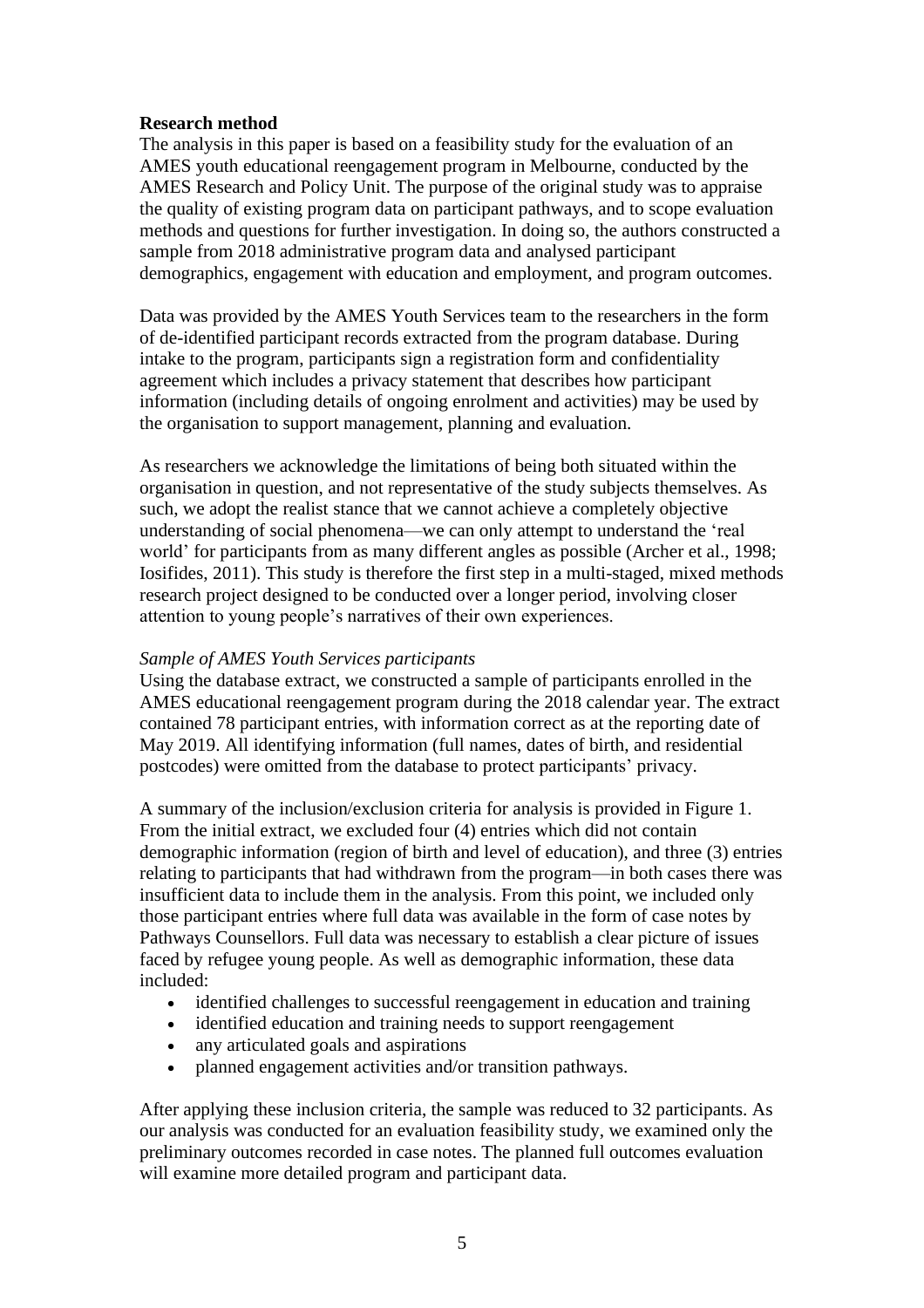**Figure 1. Inclusion and exclusion process for analysis of participant data**



With the sample at 32, we derived basic descriptive statistics of the cohort, including demographics, education, employment and identified challenges to reengagement. We then analysed case notes data following Attride-Stirling's (2001) thematic network analysis approach. Four key organising themes were identified: *participant challenges*; *participant goals and aspirations*; *service activities and support*; and *preliminary outcomes*. Each organising theme was then populated with basic subthemes identified in the text of case notes. The results of this analysis are presented in the Discussion section below. To situate our empirical findings, we compared AMES program data with publicly available statistical data on the education levels of refugee youth from the Australian Census and Migrants Integrated Dataset (ACMID).

# **Findings**

# *Population data*

The ACMID data reveals some observable differences between young people from refugee and Australian-born backgrounds in terms of employment, education and training. The proportions of refugee youth aged 15-24 years who were 'fully' or 'partially engaged' on Census night are similar to those of Australian-born young people (see Table 1 below). However, the proportions of young people not engaged in employment, education and training (NEET) were higher among refugees, and especially those who arrived in Australia within five years of the Census date. These disparities were highest amongst the 20-24-year-old age group (see Table 2 below).

|                                      | Table 1. Engagement in employment, education and training (15-24 year-olds) by |
|--------------------------------------|--------------------------------------------------------------------------------|
| permanent migration status, 2016 (%) |                                                                                |

|                                                | Refugee | Refugee<br>(< 5yrs) | Australian-<br>born |
|------------------------------------------------|---------|---------------------|---------------------|
| <b>Fully engaged</b>                           | 77.0    | 77.6                | 77.8                |
| <b>Partially engaged</b>                       | 8.5     | 7.5                 | 11.4                |
| Not engaged                                    | 14.5    | 14.8                | 10.7                |
| $\cdots$ $\sim$ $\sim$ $\sim$ $\sim$<br>$\sim$ |         |                     |                     |

Source: ABS 2016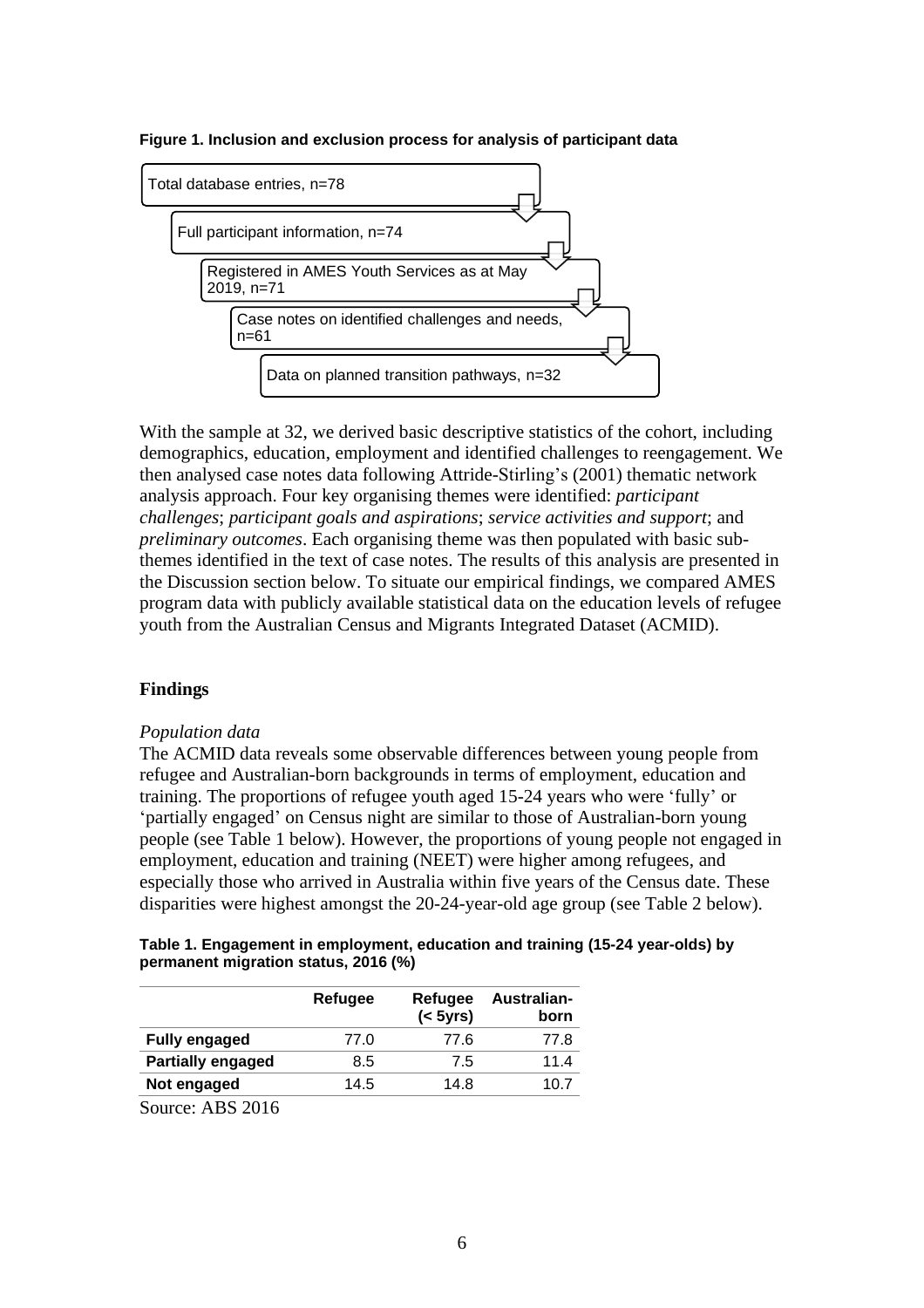|                          | Refugee | Refugee<br>(< 5yrs) | Australian-<br>born |
|--------------------------|---------|---------------------|---------------------|
| <b>Fully engaged</b>     | 64.6    | 64.8                | 69.9                |
| <b>Partially engaged</b> | 13.3    | 122                 | 15.7                |
| Not engaged              | 22 1    | 23.0                | 14.6                |
| $\sqrt{2}$<br>$\sim$     |         |                     |                     |

**Table 2. Engagement in employment, education and training (20-24 year-olds) by permanent migration status, 2016 (%)**

Source: ABS 2016

A similar trend can be observed when we examine data on the labour force and educational status of young refugees. Nearly one-fifth (18%) of all recently arrived humanitarian visa holders aged 20-24 years were not attending school and not in the labour force on Census night. Moreover, close to half (43%) of all recently arrived 20- 24-year-old refugees who were not attending school were also not in the labour force (not employed and not actively looking for work) (see Figure 2 below).

**Figure 2. Engagement in education, training and employment, permanent Humanitarian visa holders (20-24 years) arrived 2012-2016 (%)**



Source: ABS 2016

Finally, there are significant differences between recently arrived refugees and the Australian-born population when comparing levels of educational attainment (see Table 3 below). The majority (85%) of all recently arrived refugees between 20-24 years of age had an educational attainment of Year 12 equivalent or lower on Census night. Nearly one-fifth (18%) of this cohort had an educational attainment of Year 8 or below, and 10% had no educational attainment at all. In comparison, almost all (96%) of Australian-born young people had an educational attainment higher than Year 12 (*i.e.* at least a post-school qualification).

**Table 3. Highest level of educational attainment (20-24-year-olds) by migration status (permanent Humanitarian visas arrived 2012-2016), (%)**

|                                  |     | Refugee Australian-<br>born |
|----------------------------------|-----|-----------------------------|
| <b>Bachelor Degree or higher</b> | 1.8 | 15.0                        |
| <b>Diploma</b>                   | 3.5 | 6 4                         |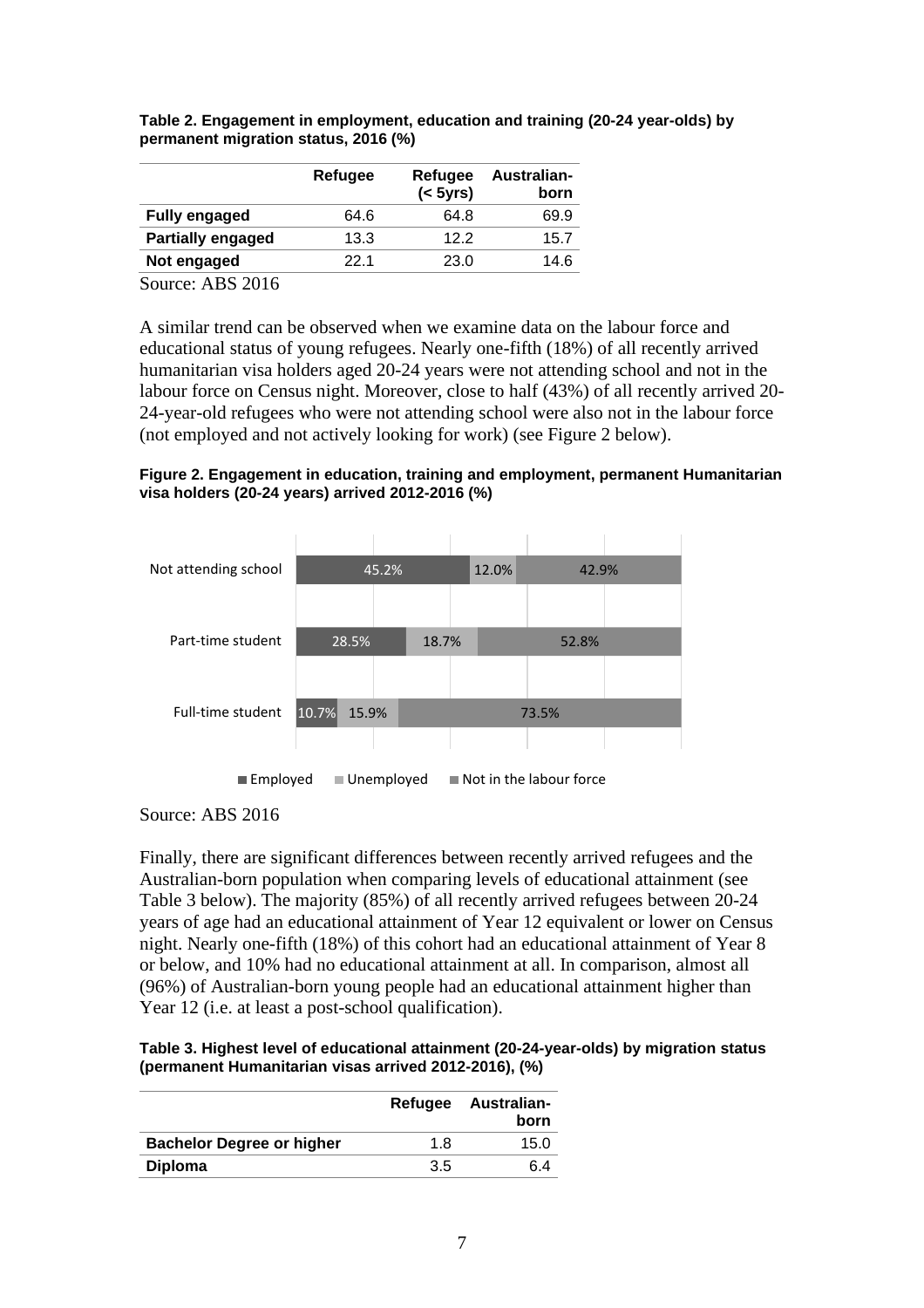| <b>Certificate III &amp; IV</b> | 92   | 63.1 |
|---------------------------------|------|------|
| Certificate   & II              | 1 በ  | 11.5 |
| <b>Years 10-12</b>              | 40.7 | 14   |
| Year 9                          | 62   | 0.5  |
| Year 8 or below                 | 17.5 | 1.9  |
| No educational attainment       | 96   | በ 1  |

Source: ABS 2016

Our analysis of secondary data suggests that young refugees, particularly those recently arrived and aged 20-24 years, are typically faring worse than their Australian-born counterparts in terms of conventional educational attainment and employment outcomes. This finding highlights the importance of acknowledging refugee status, given previous research that has found first and second-generation migrants aged between 15-19 years are not a disadvantaged group (Chesters, 2015).

### *AMES Youth Services cohort*

We analysed demographic, education and employment data extracted from the service database to establish the key characteristics of participants in the AMES reengagement program. Sample characteristics are summarised in Table 4 below. Our sample represents mostly overseas-born people aged around 22 years, with similar indicators to the population reference group described above.<sup>2</sup> However, a greater proportion of our sample (36%) had a level of education at Year 8 level or below. Nearly all (97%) were unemployed at the time of the data being extracted (after almost one year in the program), and most (91%) had never worked in Australia.

| Average age                                                        | 21.9 years |
|--------------------------------------------------------------------|------------|
| Average time in program                                            | 49.2 weeks |
| % Identifies as Aboriginal and/or<br><b>Torres Strait Islander</b> | 3.0        |
| % Identifies as having a disability                                | 12.1       |
| % Region of birth:                                                 |            |
| Oceania (Australia)                                                | 27.3       |
| North Africa & Middle East                                         | 27.3       |
| Southeast Asia                                                     | 21.2       |
| Sub-Saharan Africa                                                 | 15.2       |
| Southern & Central Asia                                            | 61         |
| Southern & Eastern Europe                                          | 3.0        |
| % Highest level of school completed:                               |            |
| <b>Years 10-12</b>                                                 | 45.5       |
| Year 9                                                             | 18.2       |
| Year 8 or below                                                    | 33.3       |
| No formal education                                                | 3.0        |
| % Unemployed                                                       | 97.0       |
| % Never worked                                                     | 90.9       |

#### **Table 4. Sample characteristics (n=32)**

<sup>&</sup>lt;sup>2</sup> The reengagement program is open to young people regardless of country of birth and/or visa status but all AMES services are tailored to people from migrant and refugee backgrounds. The Australianborn participants in our study were primarily first-generation children from refugee families.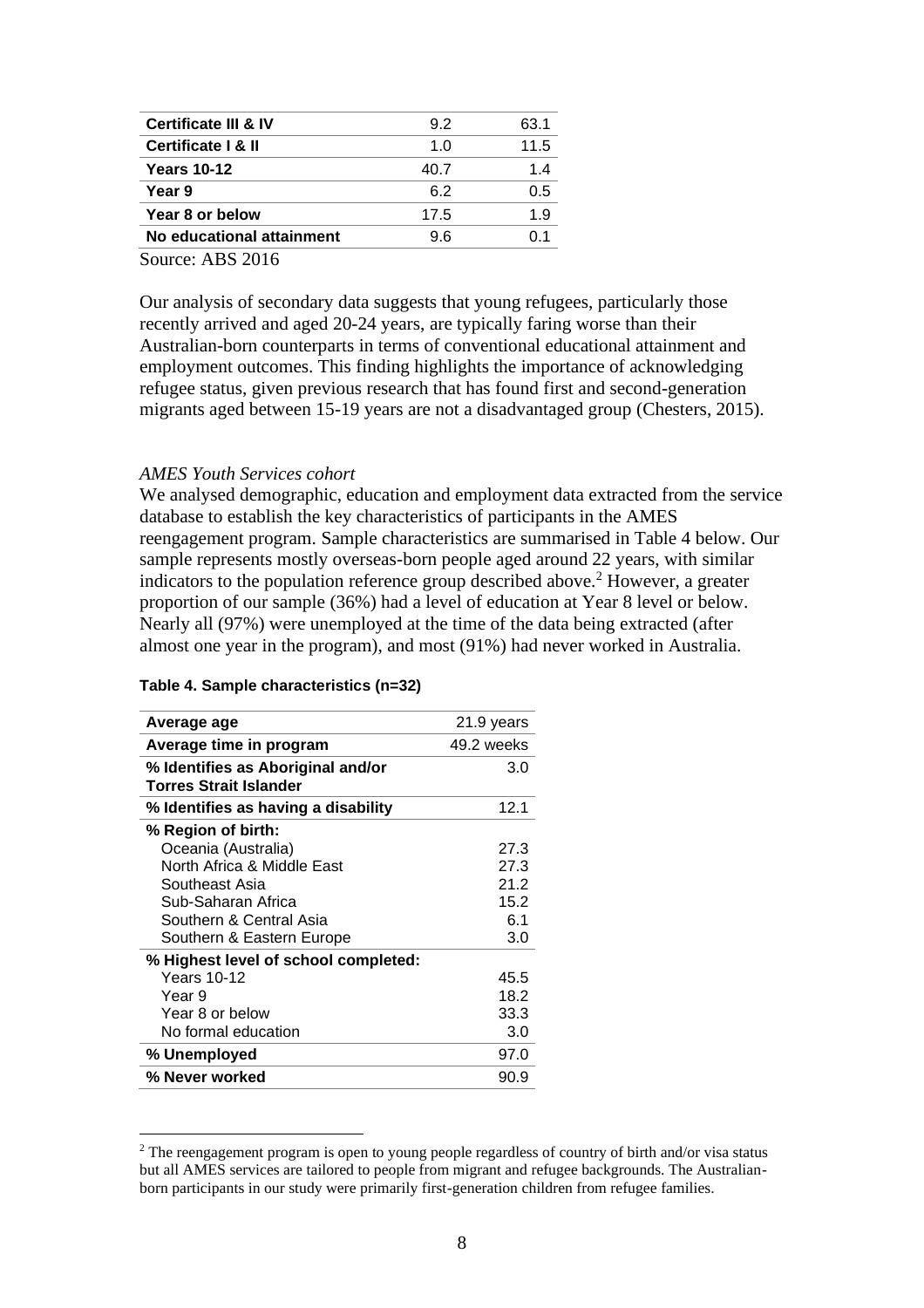To identify the key issues facing young people in our sample, we categorised and counted 'challenges and issues' recorded by Pathways Counsellors in case notes. These are summarised in Figure 3 below. Across the sample, we counted 148 separate references to 'issues' or 'challenges' (most participants had more than one issue recorded). Prevalent issues identified relate to participants' mental health, social isolation, disengagement and self-esteem. Symptomatic issues such as drug and alcohol misuse or financial constraints are also significant. The category 'Other' includes small numbers of responses related to transport-related barriers, corrections or justice issues and other health barriers.



# **Figure 3. Identified challenges requiring support (n=148)**

# *Participant pathways*

We identified four top-level themes and multiple sub-themes in our analysis of participant pathways:

# 1. Participant challenges

Young people in our sample commonly experienced challenges related to mental health, social isolation and self-esteem. Case notes reveal that many participants had experienced past trauma from war and forced migration experiences that were linked with ongoing depression, anxiety, social isolation, withdrawal and learning difficulties. For example, one participant required psychological and cognitive assessments to determine the nature of possible learning difficulties induced by trauma from war, and eligibility for education support through the National Disability Insurance Scheme (NDIS). Some participants also experienced barriers to reengaging in education and employment such as family violence or drug and alcohol misuse.

The multiple, overlapping barriers identified in our sample demonstrate the compounding nature of educational disadvantage for refugee youth. One especially strong relationship, in our study and in scholarly literature, is found between mental health issues, resilience and behavioural problems that obstruct educational attainment (Ziaian et al., 2012). Our findings also reflect the well-established connection between fractured peer relationships, poor social and emotional adjustment, and school absenteeism (Lau et al., 2018). Given this complexity, we argue that different program interventions are needed to assist refugee youth with what are likely to be multiple, 'messy' transitions. Measurement of formal education outcomes such as course completion and educational attainment may be facilitated by investing in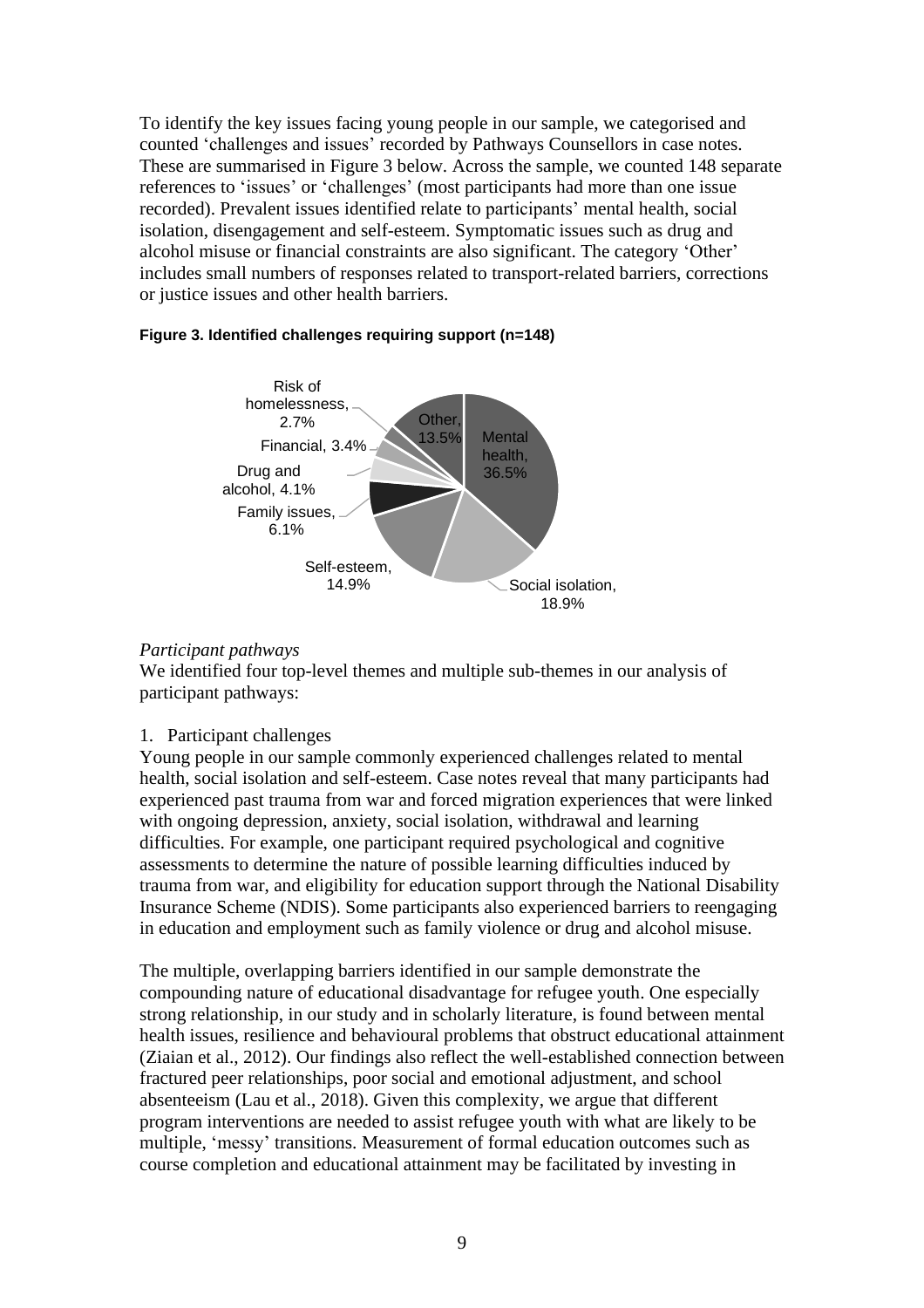complementary support that builds overall resilience, social reengagement and individual confidence (see 'Activities' below).

# 2. Participant goals and aspirations

Pathways Counsellors identified the goals and aspirations of participants using crosscultural communication techniques and 'narrative counselling' (Abkhezr et al., 2015). Examples of participant goals described in case notes include career aspirations (such as technical, trades, and public health jobs, and digital literacy) as well as the pursuit of personal interests such as music education and community participation. Several participants recognised the enabling potential of increasing their English literacy, developing greater personal independence and overcoming pre-existing barriers such as financial debts. These data indicate that many participants required at least one shorter-term transition to be able to define longer-term career and life goals.

Acknowledgement of the requirement for multiple social and economic 'transitions' over the life course is a key feature of the practice approach employed by Pathways Counsellors and supported by literature on young refugees' settlement experiences in Australia (Nunn et al., 2014). Fagan et al., (2018, p.6-7) conceptualise the noneducational and non-vocational transitions young refugees must make as: *spatial* (becoming comfortable in unfamiliar places); *interpersonal* (relating to friends, teachers, tutors etc. in unfamiliar professional or collegial contexts); *linguistic* (relating to others in a new language in spoken, academic, professional, or informal registers), and; *cultural* (comprehending new education systems, new ways of working, planning and thinking about one's future). These more abstract transitions are not well accounted for within Australian education institutions. The diversity of future aspirations identified by participants suggests there may be more flexible and attainable goals that can aid reengagement in mainstream education and overcoming intersecting settlement, mental health and learning disadvantages.

# 3. Service activities and support

AMES practitioners utilised a mentoring and counselling approach to support for young people, with a diverse range of activities planned. For participants in our sample, activities included: enrolment in accredited and non-accredited English classes; provision of individualised careers pathway counselling; project-based general education and foundational skills attainment; financial assistance for employment-related expenses; service referrals and enrolment/application support; encouragement to pursue personal interests (e.g. music education); coordination and facilitation of youth-centred events; outdoor education ('camps'); social events; and facilitation of linkages to established community groups.

While many of these supports were non-vocational in nature, participants were also mentored throughout the program to consider longer-term career aspirations. For example, one participant expressed their 'dream' to pursue a career in Computer Science; however, recognising the need to develop more advanced literacy and numeracy skills to obtain a higher qualification in this field, the participant was supported to undertake a trades qualification that would facilitate ongoing paid work, formal training, and English language acquisition in a workplace setting.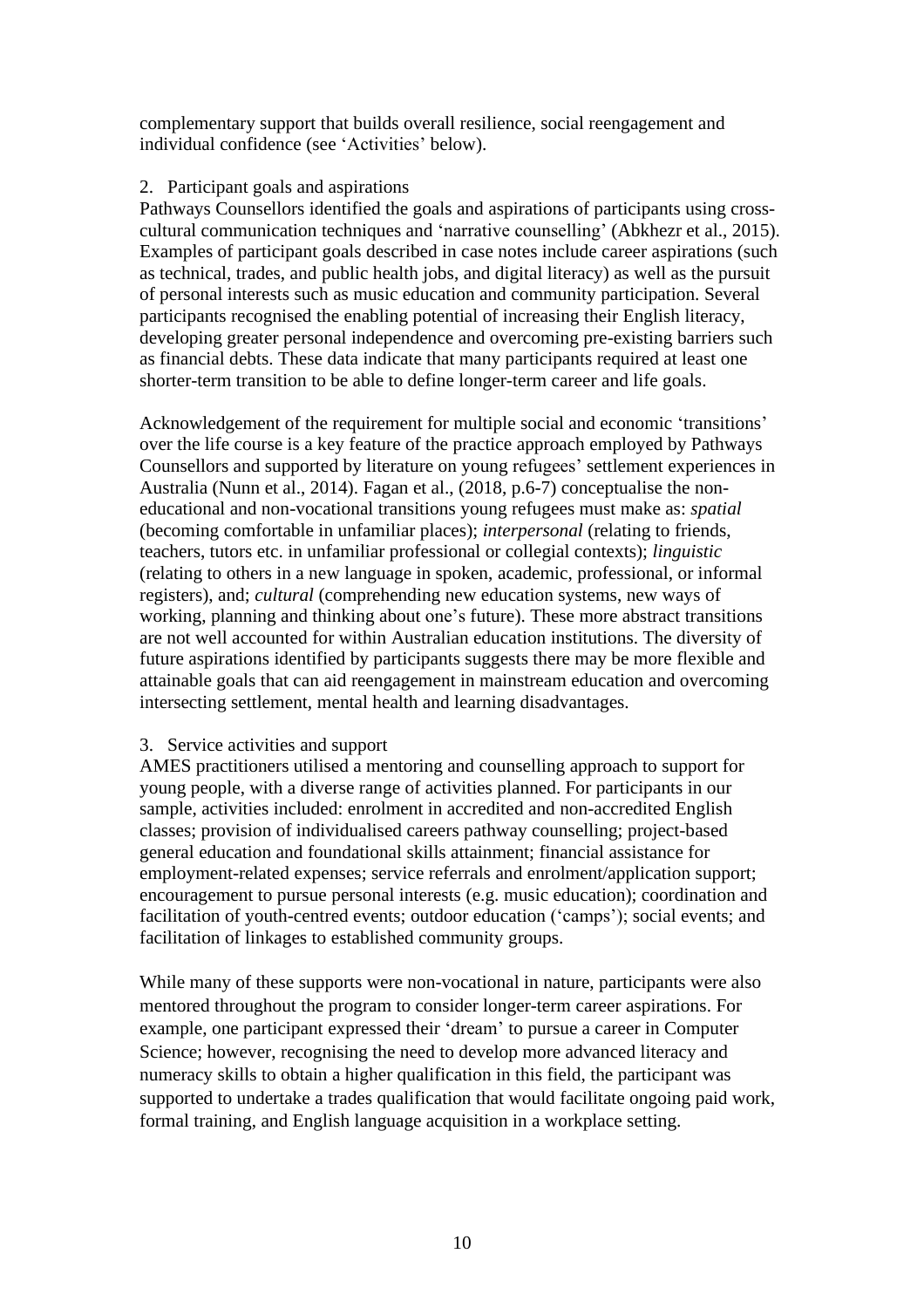Engaging refugee youth in counselling and multiple opportunities for social contact introduces participants to new spatial, interpersonal, linguistic and cultural environments. Continued engagement facilitated by Pathways Counsellors also appears to be the greatest programmatic challenge. Participants who remained in the program for more than 12 months regularly progressed from a goal-setting stage to become actively involved in seeking vocations or vocational education. However, some participants also became 'uncontactable,' reflecting the difficulties that practitioners face in maintaining engagement. Given the prevalence of social isolation and disengagement, and the critical importance of intensive client support (Davies et al., 2011), successfully maintaining client participation may be considered a recognisable achievement of the AMES program.

### 4. Preliminary outcomes

Our initial appraisal of participant outcomes indicates a range of stated benefits, such as: securing stable and long-term accommodation; completion of EAL courses; full, part-time and casual employment outcomes; participation in formal and informal community groups; and (re)engagement with mental health and trauma counselling services. Considering the characteristics and challenges of the cohort as described above, other types of outcomes can be identified in the data. Examples of this were: self-reported improvements in confidence; improved ability to define goals; expanded social networks; increased motivation to seek employment or volunteer work; and development/articulations of career aspirations.

Some Pathways Counsellors also found it relevant to note an 'outcome' when participants had maintained engagement and continued to persist with their goals. As above, we consider 'maintaining engagement' to be an important feature of the AMES practice model. A balanced emphasis on both vocational and non-vocational (personal, social, cultural) outcomes by the AMES program is positively related with the increased engagement that the sample largely achieved.

# **Conclusions**

Refugee youth may be disadvantaged in Australian education due to multiple, overlapping barriers and disruptions to their education pathways. Experiences of forced migration can significantly affect individual mental and physical health, as well as opportunities for social and cultural interaction. The findings of our study indicate that multiple, short-term transitions (spatial, interpersonal, linguistic and cultural) precede longer-term life course transitions, as conventionally defined. This challenges service providers and policymakers in Australia to rethink institutional norms that emphasise linear pathways and quantifiable participation measures—such as enrolment or completion rates—for disadvantaged learners. Our study highlights the critical importance of acknowledging and resourcing non-educational support such as mental health services, building self-confidence and independence, goalorientation and facilitating community connectedness and social interaction.

Our analysis leads us to propose that intensive support delivered by specialised service providers with intercultural competencies, and involving multiple sources of public, not-for-profit and community support, can assist refugee youth to overcome learning barriers and reconnect with their long-term ambitions. The next step in our research will be to validate this conclusion through an outcomes-focused evaluation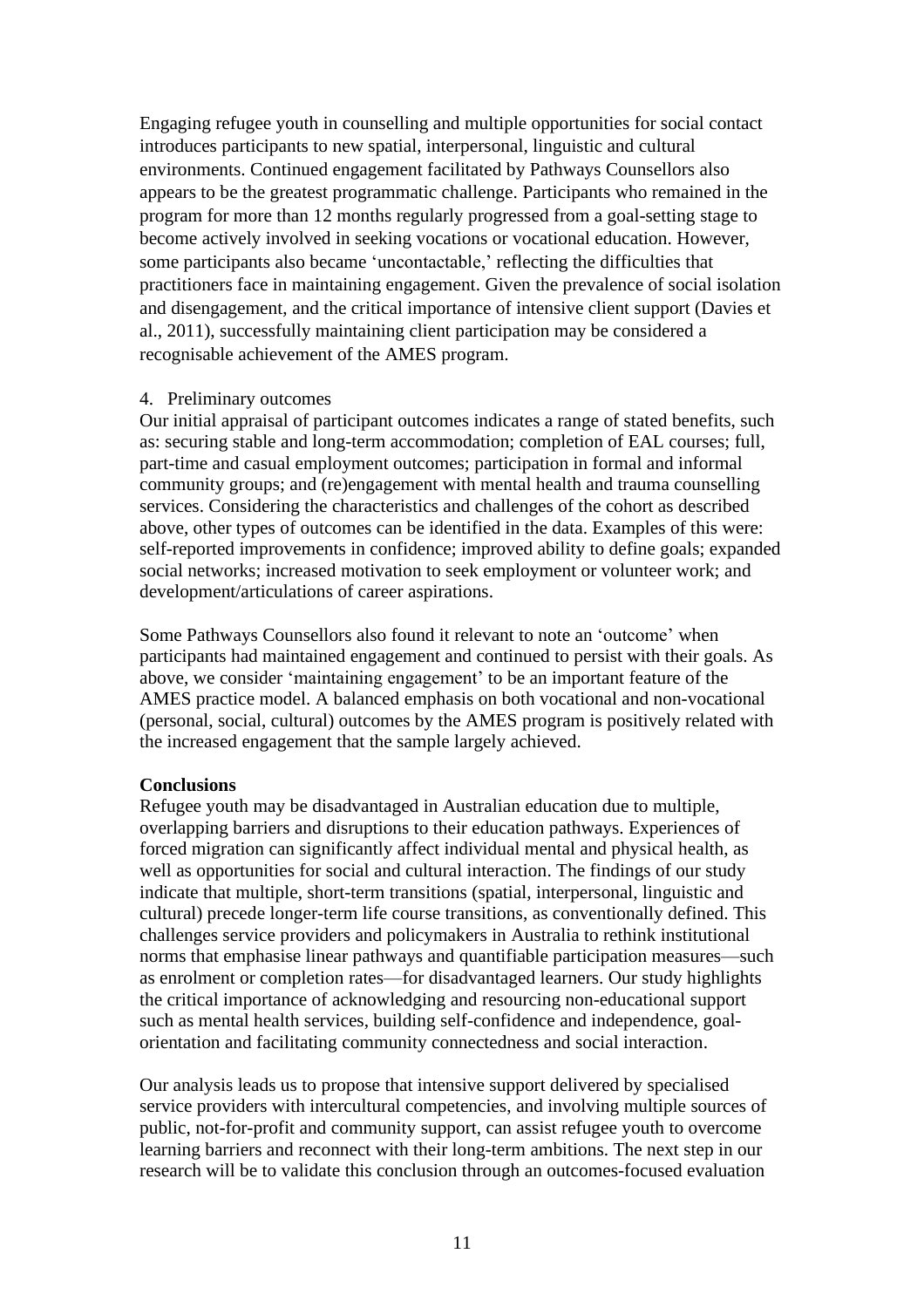educational reengagement programs. We also intend to grapple with the unanswered question of whether a more flexible approach can be successfully integrated within current public service contract arrangements. At present, cyclical and sporadic funding conditions for specialised youth services make this flexibility difficult to achieve, which compels practitioners to find 'workarounds' that benefit participants rather than pursue these approaches intensively.

### **Acknowledgements**

The authors would like to acknowledge Jonathan Mitchell, Manager AMES Youth Services for his support and input to this study; AMES Pathways Counsellors for their insights and tireless work supporting young people; and Dr Tess Demediuk, Senior Manager, AMES Research & Policy for her considered comments on this paper.

### **References**

- Abkhezr, P., McMahon, M., & Rossouw, P. (2015). Youth with refugee backgrounds in Australia: Contextual and practical considerations for career counsellors. *Australian Journal of Career Development*, *24*(2), 71–80.
- Adusei-Asante, K., & Adibi, H. (2018). The "Culturally And Linguistically Diverse" (CALD) label: A critique using African migrants as exemplar. *The Australasian Review of African Studies*, *39*(2), 74–94.
- Archer, M., Bhaskar, R., Collier, A., Lawson, T., & Norrie, A. (Eds.). (1998). *Critical Realism: Essential Readings*. Routledge.
- Attride-Stirling, J. (2001). Thematic networks: An analytic tool for qualitative research. *Qualitative Research*, *1*(3), 385–405.
- Australian Bureau of Statistics. (2016). *Australian Census and Migrants Integrated Dataset* [TableBuilder. Findings based on the use of ABS TableBuilder data]. Australian Bureau of Statistics.
- Bakewell, O. (2008). Research Beyond the Categories: The Importance of Policy Irrelevant Research into Forced Migration. *Journal of Refugee Studies*, *21*(4), 432–453.
- Beadle, S. (2014). *Facilitating the Transition to Employment for Refugee Young People: A data update and review of recent literature with a focus on "what works?"* Centre for Multicultural Youth and Lord Mayor's Charitable Foundation.
- Brooker, A., & Lawrence, J. A. (2012). Educational and cultural challenges of bicultural adult immigrant and refugee students in Australia. *Australian Journal of Adult Learning*, *52*(1), 66.
- Chesters, J. (2015). Does migrant status affect educational achievement, aspirations, and attainment? *Multicultural Education Review*, *7*(4), 197–212.
- Commonwealth of Australia. (2019). *Portfolio Budget Statements 2019–20. Budget Related Paper No. 1.5: Education and Training Portfolio*.
- Council of Australian Governments (COAG). (2009). *National Partnership Agreement on Youth Transitions and Attainment*. Council of Australian Governments.